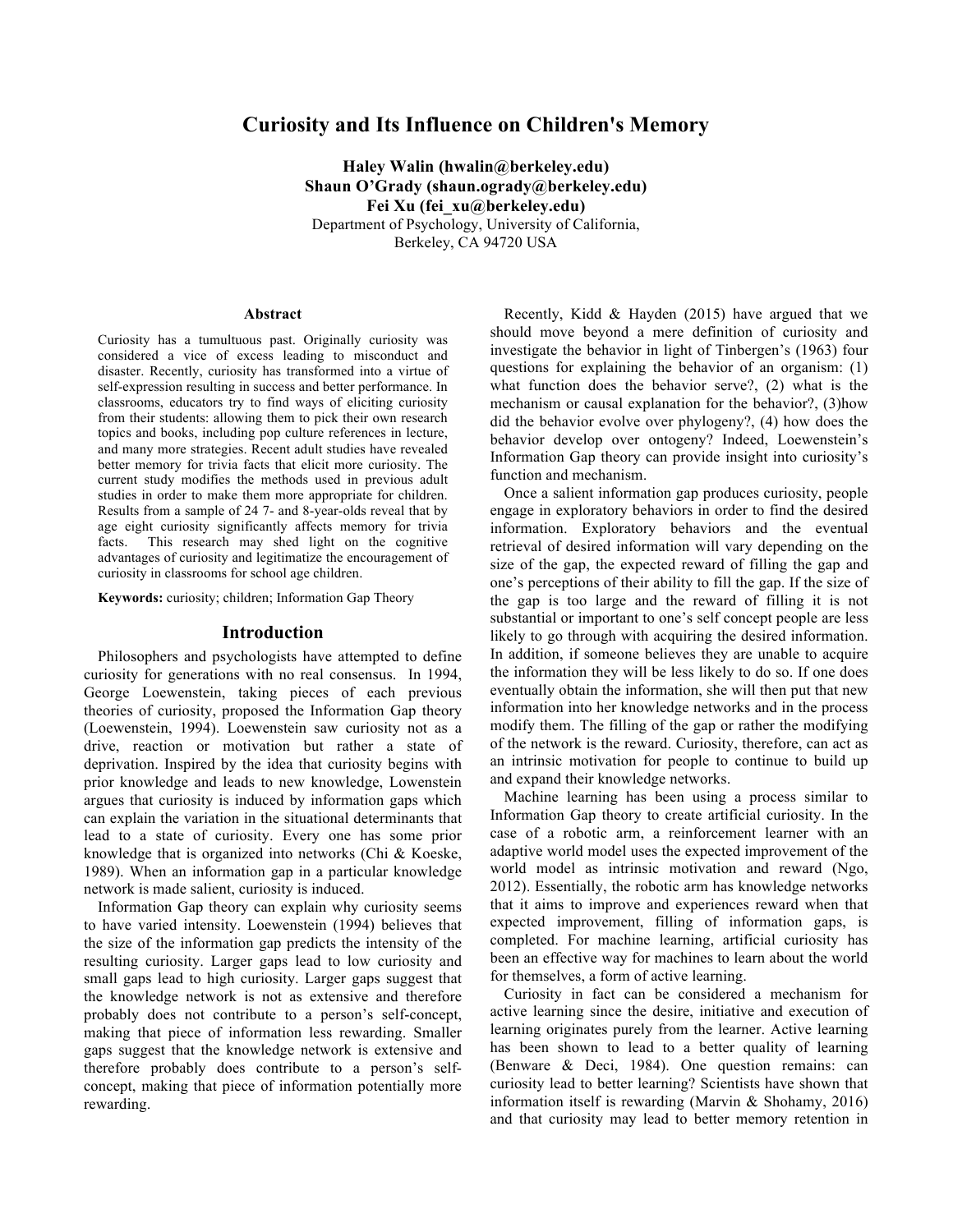adults (Gruber et al., 2013; Kang et al., 2009), however, the mechanism by which it does remains unknown.

Recent research in reward learning may illuminate the process by which curiosity can influence memory retention. Research on reward began with the simple idea that dopamine was the pleasure/reward neurotransmitter (Wise, 1985). It was soon found, however, that rats depleted of dopamine still somehow could feel pleasure (Berridge & Robinson, 1998). Interestingly, dopamine depleted rats do show a decrease in exploratory behaviors (curiosity) in the presence of novel objects and reward seeking (Ungerstedt et al., 1971; Heffner et al., 1972). Dopamine, in recent years, has been shown to regulate reward anticipation rather than reward itself. In reward anticipation it is the predictive cue that leads to a spike of dopamine (Simansky et al., 1985; Philips et al., 1991; Phillips et al., 1992; Phillips et al., 1993, Blackburn et al., 1989; Schultz et al., 1995). The reason curiosity is affected by dopamine depletion might be that curiosity is a form of reward anticipation. The information gap of Lowenstein's theory could act as a predictive cue for reward. Experiments have shown that the indicated level of curiosity induced in participants by trivia questions affected the level of activity in the substantia nigra and ventral tegmental areas (Gruber et al., 2013; Kang et al., 2009), the main centers of reward, before the answer to that question was given. The SN/VTA is potentially highly connected with the hippocampus. Some hypothesize that the VTA and hippocampus form a functional loop and VTA increased activity can lower the threshold needed for a long-term potentiation (Lisman & Grace, 2005). Curiosity, therefore, by activating the reward centers can make later encoding of information easier. Is this true for children as well?

The relationship between curiosity and exploration has been studied extensively. Using a Bayesian perspective, Laura Szhulz and her colleagues (Schulz, 2012) have investigated children's exploratory behavior when confronted with ambiguous evidence (Schulz & Bonawitz, 2007; Gweon & Schulz, 2008; Cook, Goodman & Schulz, 2011;) and when evidence violates their expectations (Bonawitz, van Schijndel, Friel & Schulz, 2012). Yet, most of the research on curiosity and memory has been conducted on adults. This phenomenon has yet to be explicitly studied in children.

In this study a modified form of the Gruber et al. (2013) methods will be used to elicit and measure curiosity as well as measure memory retention in children. Child participants were asked to rank trivia questions based on how much curiosity the questions induce relative to each other on a scale presented on a game board. The game will not use any questions a child determines she knows, therefore all the questions should incite some level of curiosity since every question highlights a particular information gap. After ranking the questions, the children will learn the answers and will then be tested on these questions to see which answers they remember and how those questions relate to the child's curiosity rankings. We hypothesize that children will be more likely to remember questions they ranked on

the high end of the scale (i.e., high curiosity questions rather than the questions they ranked as on the low end of the scale (i.e., low curiosity questions). In addition to answering pivotal questions about the development of curiosity, the present study will further emphasize the importance of peaking a student's curiosity in the classroom.

# **Methods**

# **Participants**

Nine seven-year-old children (Mean age  $= 7.43$ ; SD  $= 0.22$ ; 4 female) and 16 eight-year-old children (Mean age = 8.43;  $SD = 0.30$ ; 8 female) participated in this study. Participants were recruited using the Berkeley Early Learning Lab database as well as during testing sessions at the Lawrence Hall of Science. Informed consent was obtained from the participants' parents. Children received a small prize for their participation.

# **Materials**

Thirty-four trivia questions were previously piloted to ensure that on average 60% of children ages 6-7 did not know their answers. The trivia questions included content related to living animals, dinosaurs, astronomy, geography, and miscellaneous (e.g., How big is the brain of a stegosaurus? How many planets are in the solar system?). Questions were printed on 2 inch by 3 inch laminated cards and the answers were printed on the back of each card.

Children were asked to rate 6 randomly-selected questions based on the amount of curiosity the questions elicited. For each question the child was asked if they believed they knew the answer to the question. If the child stated that they did know the answer or if the the child guessed either correctly or incorrectly, the question was discarded and a new one was drawn. This was done in order to insure that any differences in recall were due to curiosity ratings rather than prior knowledge.

The participants were given a board with a scale of 1-6 (1-3 representing no to little curiosity and 4-6 representing substantial to extreme curiosity). On the board above each number of the scale was an associated box where the child could place one question card.



**Figure 1**: Scale and Questions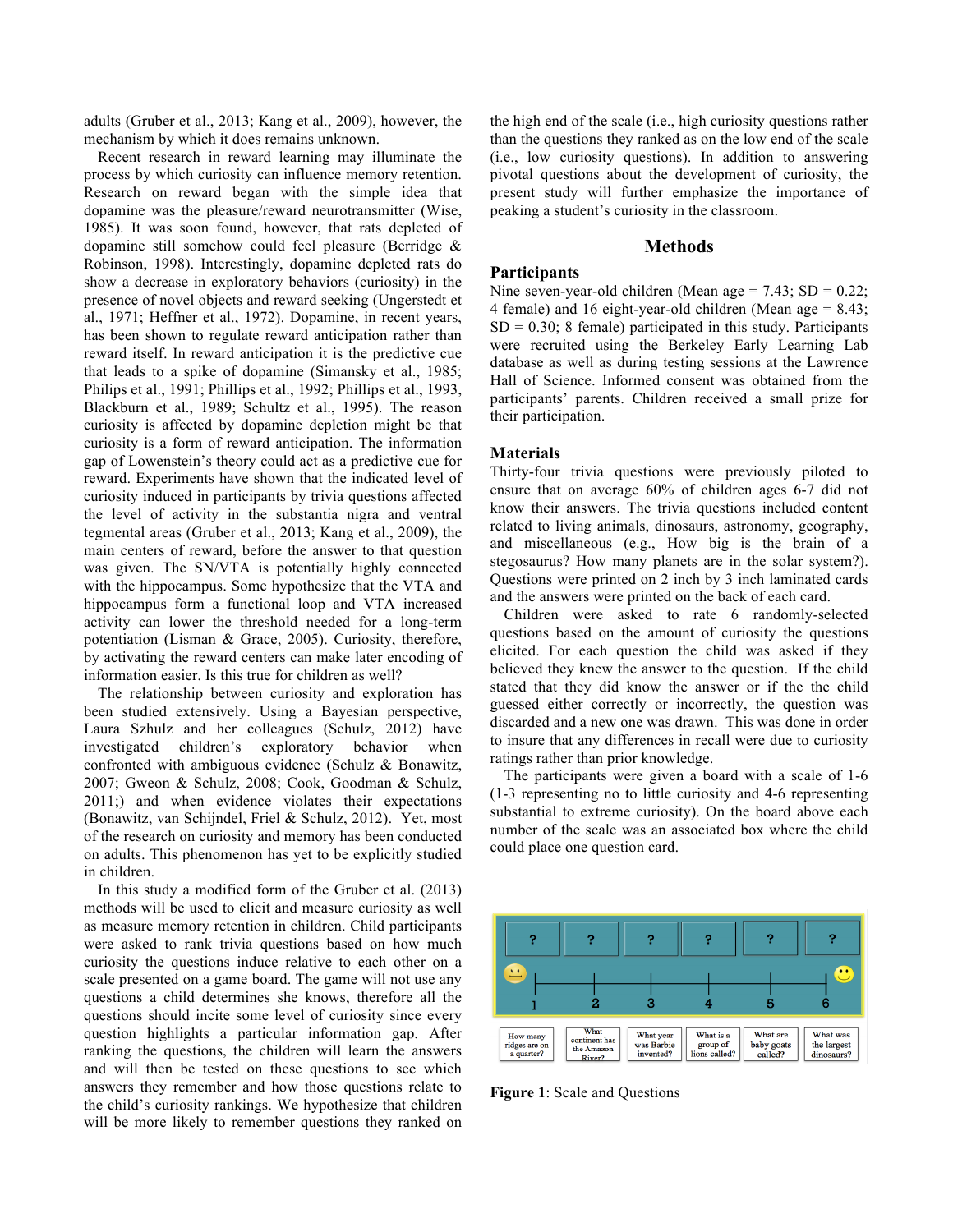#### **Procedure**

Each testing session consisted of 4 trials in which the child was presented with 6 questions per trial. Children therefore received a total of 24 questions out of the original 34 questions. Extra questions were included in the case that a child may know some answers to the 24 questions presented to them. Before each trial the experimenter told the child to indicate to the experimenter if she knew the answer to a presented question. If a child thought they knew the answer to a question or if the child guessed either a correct or incorrect answer, a new question was chosen from the top of the deck.

At the beginning of each trial the experimenter shuffled the deck and drew the first 6 question cards from the top of the deck. The experimenter read the cards and placed each question card in front of the child. The experimenter instructed the participant to use the board to rate the questions based on their level of curiosity and guided participants through the rating scale: First the experimenter would ask the child which question they were the most curious to know the answer to and then which question they were the second most curious to know the answer to. Those questions were placed in boxes 6 and 5. The experimenter then asked the child which question she was the least curious about and which question she was the second least curious about. These questions were placed in boxes 1 and 2. For the remaining two questions, the experimenter would ask the child which question she was the most curious about of the two, that question was then put into box 4 and the last question was put in box 3.

After all the questions were rated, the experimenter, starting at one end of the scale, would reread the question and then flip the card over and read the answer. Once all of the answers had been revealed the experimenter put the 6 questions off to the side for later testing. The trial was then repeated and the order of presentation of questions and answers was counterbalanced across trials in order to reduce an possible recency or primacy effects. After two trials, the 6 questions from trial 1 and the 6 questions from trial 2 were combined and shuffled randomly. The child was then asked to answer each question from memory. The child underwent two more trials and one more testing block. All ratings and responses to questions were recorded with a video camera.

Answers were coded as correct if the child provided the correct answer and incorrect if the child did not provide the correct answer or stated that they did not know or that they forgot the answer. Since we used child-friendly trivia questions most of the answers consisted of one word however some of the answers contained two words such as 'argentine lizzard' or 'wild prairie rose'. If a child responded with a key word or phrase such as 'argentine' or 'prairie rose' the response was coded as correct. However, if the child responded with a word from the answer that was not a key word or phrase such as 'lizzard' or 'wild rose' the response was coded as incorrect.

## **Results**

Data analysis showed that there was a significant difference in memory retention between age groups with 8-year-olds showing greater recall than 7-year-olds but age was not a significant factor within either of the two age groups. On average, 7-year olds recalled  $60.2\%$  (SD = 0.13) of the answers while 8-year-olds remembered  $77.6\%$  (SD = 0.13) and this difference was significant ( $t = 2.304$ ,  $df = 12.026$ , p  $= 0.039$ ).

Generalized Linear Models with Mixed effects (GLMMs) were used to predict recall based on age group and curiosity rating<sup>1</sup>. Since each child rated multiple questions for each curiosity rating participant ID was entered as a random effect in order to control for individual differences in recall. Results from model comparisons revealed that model with the best fit predicted recall from curiosity ratings, age group and the interaction of curiosity ratings and age group. This model outperformed a null model ( $\chi^2$  = 12.12, df = 3, p = 0.006), as well as models using curiosity ratings alone ( $(\chi^2 =$ 10.966, df = 2, p = 0.004), age group alone (( $\chi^2$  = 6.009, df  $= 2$ ,  $p < 0.049$ ), or the combination of curiosity ratings and age group without interactions (( $\chi^2$  = 4.855, df = 1, p < 0.028).

The coefficients provided in the output of the GLMMs are in the form of the logarithm of the odds that a response is correct at a given value or level of the independent variable. By taking the exponent of the log odds we can see the odds ratio of a correct response. Table 1 provides the odds ratio of coefficients for each of the variables in the model as well as their corresponding 95% confidence intervals.

Analyses of the coefficients from the model with interactions revealed that for 7-year-olds the odds ratio of giving a correct answer increased by only 0.156 for each unit increase in curiosity rating while for 8-year-olds, each unit increase in curiosity rating led to a 1.17 increase in the odds of recalling the correct answer. Children's percentage of correct responses by age group and curiosity rating are presented in figure 2 on the following page.

|               | Odds ratio | Lower limit | Upper limit |
|---------------|------------|-------------|-------------|
| Intercept     | 1.903      | 0.0008      | 4416.062    |
| Curiosity     | 0.156      | 0.028       | 0.864       |
| Age group     | 1.015      | 0.367       | 2.805       |
| CuriosityXAge | 1.288      | 1.028       | .613        |

 <sup>1</sup> Analyses revealed no significant effects of trial or block order indicating that children in this study did not show an effect of receny or primacy.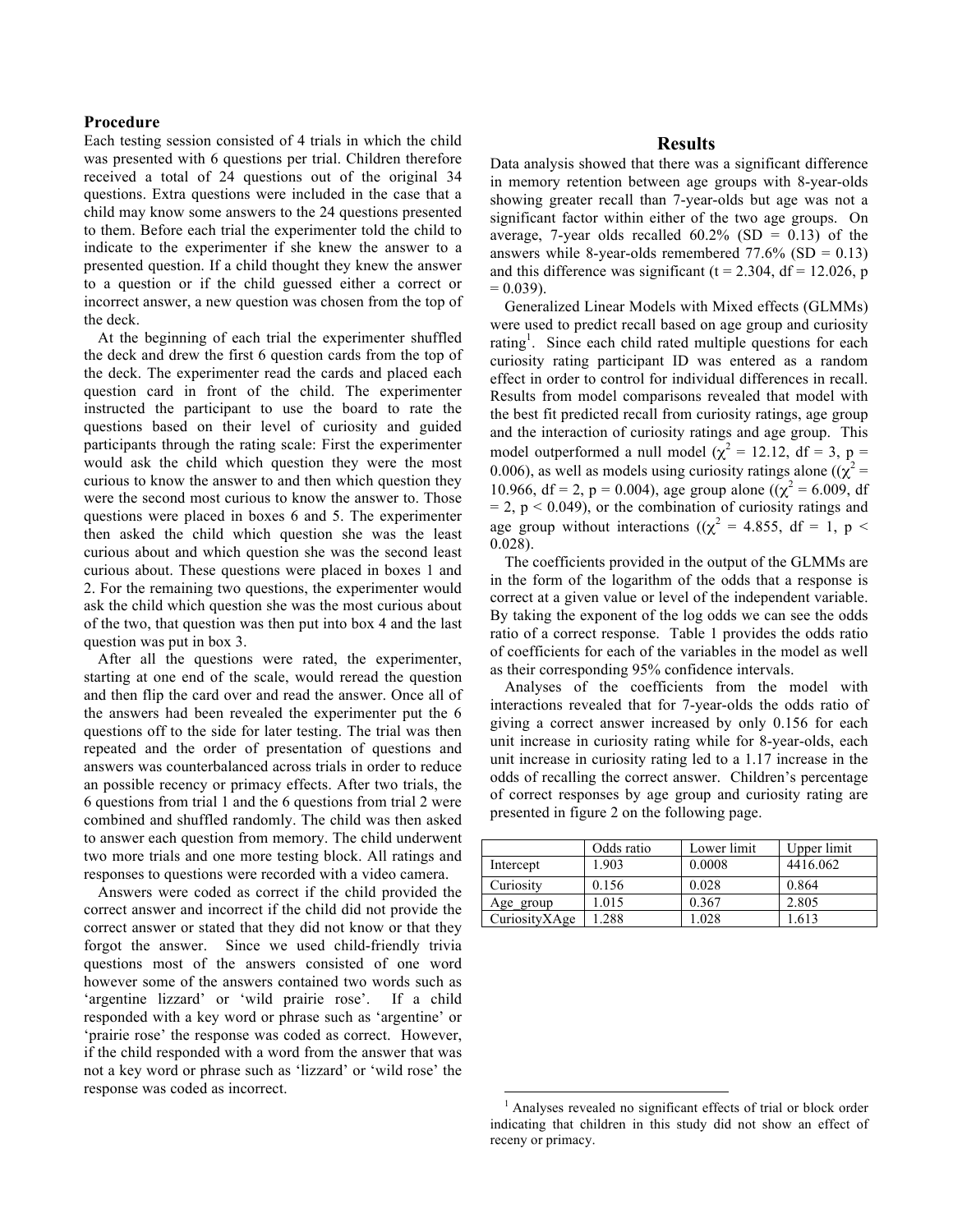

**Figure 2**: Percentage correct by curiosity rating and age group.

## **Discussion**

Our results showed that by age 8, children's own ratings of curiosity predicted their memory recall. The more curious they are about a trivia fact, the more likely they are to remember the answer. For 7-year-olds, however, no such effects were found. The sample size is small for this study, so we need to interpret our results with caution. On-going work aims to increase the sample size of each age group.

Multiple factors could be causing the difference between the age groups seen in this study. First, memory and attention both improve with age and it is possible that the eight-year-olds' higher performance is due to improvements in these more basic cognitive functions. Secondly, younger children may lack the metacognitive skills necessary for curiosity to effectively influence their learning patterns. Curiosity requires one to first recognize when there is an information gap and then selectively focus attention and use cognitive resources to fill that gap. Although it has been shown that young children have metacognitive skills (Brown, 1977; 1979; Flavell, 1979), they develop with age and therefore, some children may not have the ability to recognize an information gap effectively and then use those metacognitive skills to focus attention on appropriate information. Whatever the reason may be, this experiment while hinting at developmental differences cannot determine the underlying cause of the differences.

 In addition, the effect of curiosity on memory may not be very strong due to a variety of other factors. One of them being that children may be more likely to remember answers that have words which are more familiar to them. Some of the questions children are curious about may have answers with words that are not commonly used (for example: argentine lizard), while other less curiosity inducing questions have easier to remember answers (for example: lion). For this reason, future studies will investigate the familiarity of content knowledge as well vocabulary knowledge.

 Lastly, some answers to the questions were in the form of numbers. When considering numbers, children are also more likely to forget answers to questions they were highly curious about if the number is hard to remember, such as 119 or 1959. Other answers to lower curiosity questions may be much easier to remember, such as 8.

With a much larger sample size, we hope to be able to reduce the noise level in the data. Since different children choose different questions as high or low curiosity, based on their own prior knowledge and experience, we hope that the effects of these idiosyncratic factors such as familiarity with specific words or numbers will wash out. It also remains to be seen if the age difference we have found will hold up with a larger sample size, and whether other less verbal methods may produce the same results.

#### **Conclusions**

In the past researchers and philosophers have struggled to define curiosity in any sufficient manner. With Loewenstein's (1994) information gap theory we can describe it not just as a desire to learn but as a psychological concept with positive results for learning and memory. This study has shown that the benefits of curiosity are not just for adults.

 This study has shown that 8-year-old children do seem to have higher memory retention of facts that elicit more curiosity, whereas, 7-year-olds apparently do not. This is important not only for our own curiosity as developmental cognitive scientists but also for others involved in child development such as teachers and parents.

## **Acknowledgments**

This material is based upon work supported by the National Science Foundation Graduate Research Fellowship under Grant No. (DGE 1106400) to S.O.

#### **References**

- Benware, C. A., & Deci, E. L. (1984). Quality of learning with an active versus passive motivational set. *American Educational Research Journal*, *21*(4), 755-765.
- Berridge, K. C., & Robinson, T. E. (1998). What is the role of dopamine in reward: hedonic impact, reward learning, or incentive salience?. *Brain Research Reviews*, *28*(3), 309-369.
- Blackburn, J. R., Phillips, A. G., Jakubovic, A., & Fibiger, H. C. (1989). Dopamine and preparatory behavior: II. A neurochemical analysis.*Behavioral Neuroscience*, *103*(1), 15.
- Bonawitz, E. B., van Schijndel, T. J., Friel, D., & Schulz, L. (2012). Children balance theories and evidence in exploration, explanation, and learning.*Cognitive psychology*, *64*(4), 215-234.
- Brown, A. L., & Smiley, S. S. (1977). Rating the importance of structural units of prose passages: A problem of metacognitive development. *Child development*, 1-8.